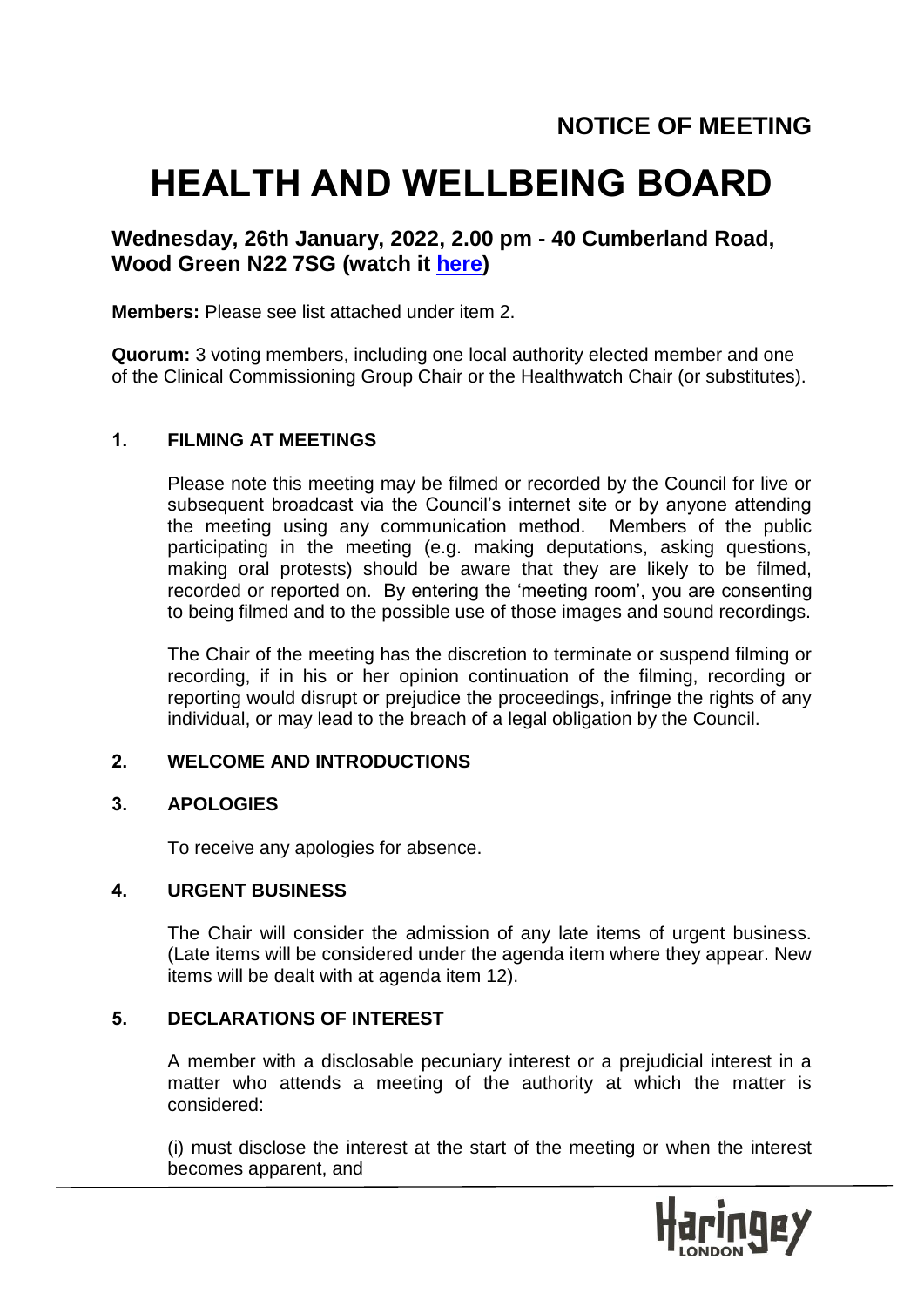(ii) may not participate in any discussion or vote on the matter and must withdraw from the meeting room.

A member who discloses at a meeting a disclosable pecuniary interest which is not registered in the Register of Members' Interests or the subject of a pending notification must notify the Monitoring Officer of the interest within 28 days of the disclosure.

Disclosable pecuniary interests, personal interests and prejudicial interests are defined at Paragraphs 5-7 and Appendix A of the Members' Code of Conduct.

#### **6. QUESTIONS, DEPUTATIONS, AND PETITIONS**

To consider any requests received in accordance with Part 4, Section B, Paragraph 29 of the Council's Constitution.

#### **7. MINUTES (PAGES 1 - 8)**

To confirm and sign the minutes of the Health and Wellbeing Board meeting held on 24 November 2021 as a correct record.

#### **8. COVID-19 AND VACCINATIONS UPDATE**

To receive a verbal update on the Covid-19 pandemic and the vaccination programme.

#### **9. HARINGEY SEND STRATEGY 2022-2025 AND AREA SEND INSPECTION (PAGES 9 - 28)**

To consider the outcome of the consultation which has informed the Special, Education Needs and Disabilities (SEND) Strategy for Haringey for the next three years from 2022 to 2025 and the preparation of the draft written statement of action in response to the findings and recommendations from the local area inspection of SEND services.

#### **10. NORTH CENTRAL LONDON INTEGRATED CARE SYSTEM AND HARINGEY BOROUGH PARTNERSHIP**

To receive a verbal update on the integrated care system, local care forum and population health.

#### **11. UPDATE ON WORK TO TACKLE RACISM AND INEQUALITIES IN HARINGEY**

To receive an update on work to tackle racism and inequalities in Haringey.